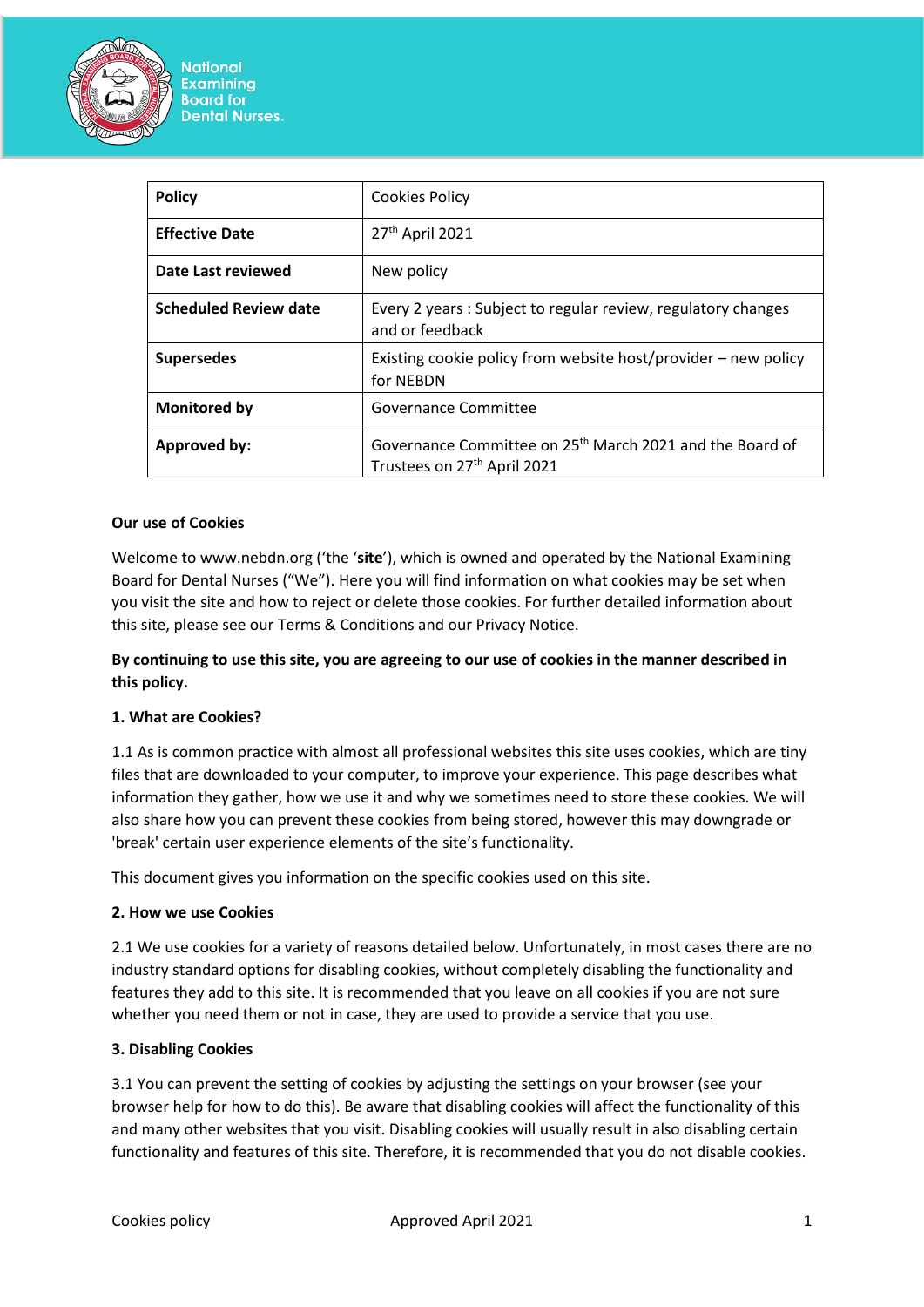

3.2 Alternatively, you may wish to visit <http://www.allaboutcookies.org/> which contains comprehensive information on how to do this on a wide variety of browsers. You will also find details on how to delete cookies from your computer, as well as more general information about cookies. Please note that as these websites are not owned or operated by NEBDN, we are not responsible for any of the content on them.

### **4. The Cookies we set**

#### **Surveys related cookies**

From time to time we may offer user surveys and questionnaires to provide you with interesting insights, helpful tools, or to understand our user base more accurately. These surveys may use cookies to remember who has already taken part in a survey or to provide you with accurate results after you change pages.

#### **Forms related cookies**

When you submit data through a form such as those found on contact pages, order forms, or comment forms, cookies may be set to remember your user details for future correspondence.

#### **Site preferences cookies**

In order to provide you with a great experience on this site we provide the functionality to set your preferences for how this site runs when you use it. To remember your preferences, we need to set cookies so that this information can be called whenever you interact with a page.

#### **5. Third-party cookies**

5.1 In some cases we also use cookies provided by trusted third parties. The following section details which third party cookies you might encounter through this site.

• This site uses Google Analytics which is one of the most widespread and trusted analytics solutions on the web for helping us to understand how you use the site and ways that we can improve your experience. These cookies may track things such as how long you spend on the site and the pages that you visit so we can continue to produce engaging content.

For more information on Google Analytics cookies, see the official Google Analytics page.

- From time to time we test new features and make subtle changes to the way that the site is delivered. When we are still testing new features, these cookies may be used to ensure that you receive a consistent experience whilst on the site whilst ensuring we understand which optimisations our users appreciate the most.
- Google Analytics controls the Google Adverts service we use. This serves advertising using a DoubleClick cookie to serve more relevant ads across the web and limit the number of times that a given ad is shown to you. While you cannot opt out, individuals can choose not to click on the advertised links.

For more information on Google Adverts see the official Google Adverts privacy FAQ.